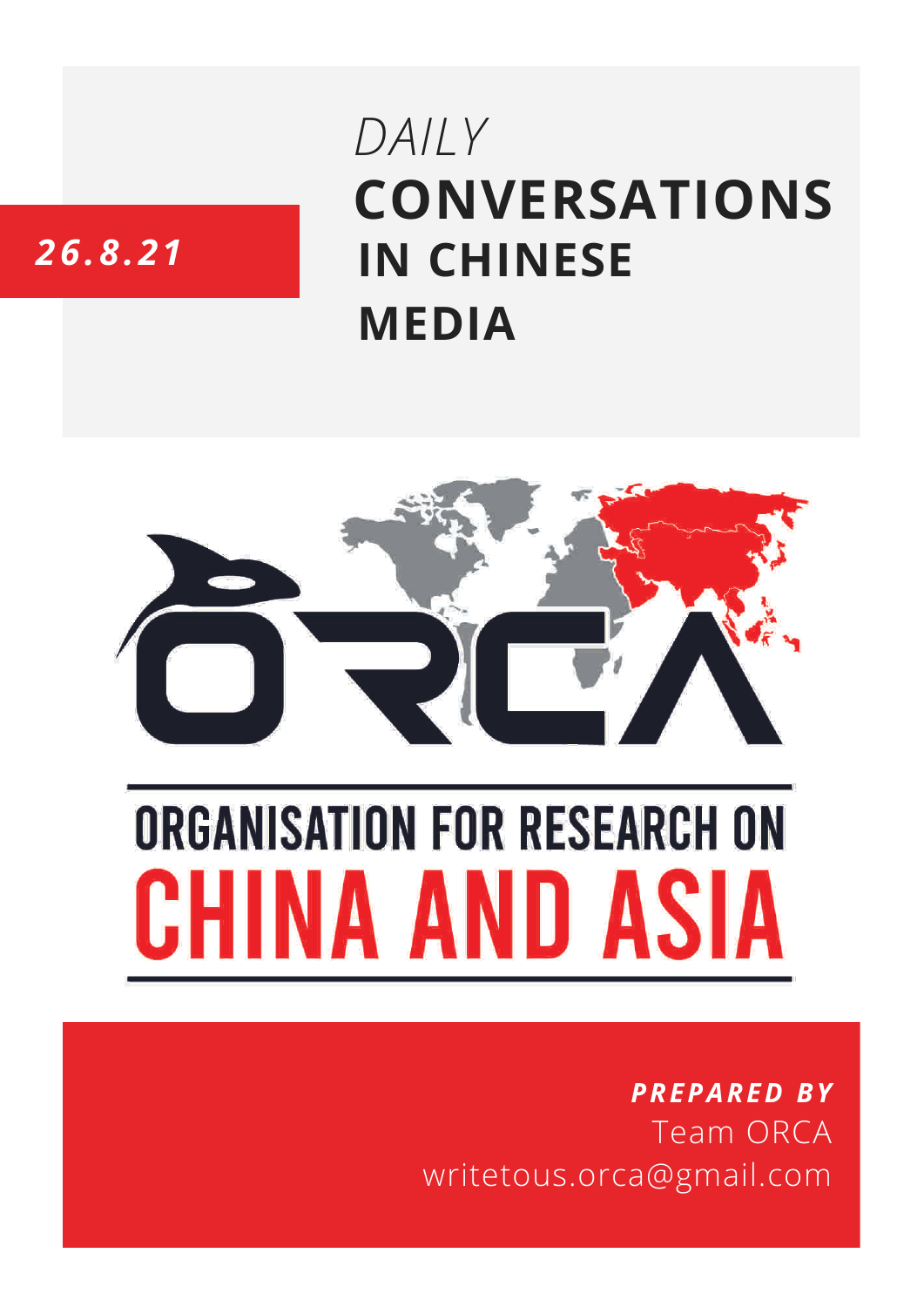#### **I. Social Media Chatter in China**

- **#ISIS** 宣 布 对 喀 布 尔 爆 炸 负 责 **# trends on Weibo:** #ISIS declares responsibility for the Kabul bombing# [trended](https://s.weibo.com/weibo?q=%23ISIS%E5%AE%A3%E5%B8%83%E5%AF%B9%E5%96%80%E5%B8%83%E5%B0%94%E7%88%86%E7%82%B8%E8%B4%9F%E8%B4%A3%23&Refer=top) on Weibo in the aftermath of the suicide attacks at Kabul Airport by ISIS-Khorasan. Netizens showed support for the people of Afghanistan while also reacting sharply to US President Joe Biden's comments on the attack especially as most are of the opinion that the 'mess' in Afghanistan is because of Washington's foreign policies.
- **Chinese twitter account uploads notice from Shanghai University:** The notice is ordering its colleges to report whether they have any students who identify as members of the LGBT community. The twitter account says it is confirmed by a student and a staff member of the university.
- **Dong Hong trends on Weibo:** Former Deputy Head of Central Inspection Team was tried in court and has been accused of bribery and amassing 460 million yuan through corrupt means. This news was trending at #2 on Weibo.

### **II. News in China**

- China Economic Weekly (part of China's State-media) published an article about Hangzhou party Chief Zhou Jiangyong, who is under investigation. Itt says that Zhou Jiangyong's wife is the Deputy Secretary of the Party Committee and Chairman of the Board of Supervisors of the local rural commercial bank in Ningbo for which she used to earn tens of millions of yuan each year but rarely came to work. Zhou Wenyong, business partner of Zhou Jiangyong's elder brother(Zhou Jianyong), has equity shares in more than 13 enterprises, a majority of which are in Ningbo. Some of them received extensive policy and financial support from the local government. The report also said that it is unimaginable for regular companies to work with giants like Hangzhou Metro Group and Ant Technology. At the time of these dealings, Zhou Jiangyong had already been Party chief of Hangzhou for over a year.
- It has been reported that due to the Double Reduction Policy (not allowing off-campus tutoring), many off-campus institutions have now officially closed down. Some of them are facing difficulties in refunding the amounts prepaid by parents. Tier 1 cities such as Shanghai, Guangzhou, Chongqing and Beijing were full of large-scale companies involved in off-campus tutoring who have now ceased to exist in a very short period of time.